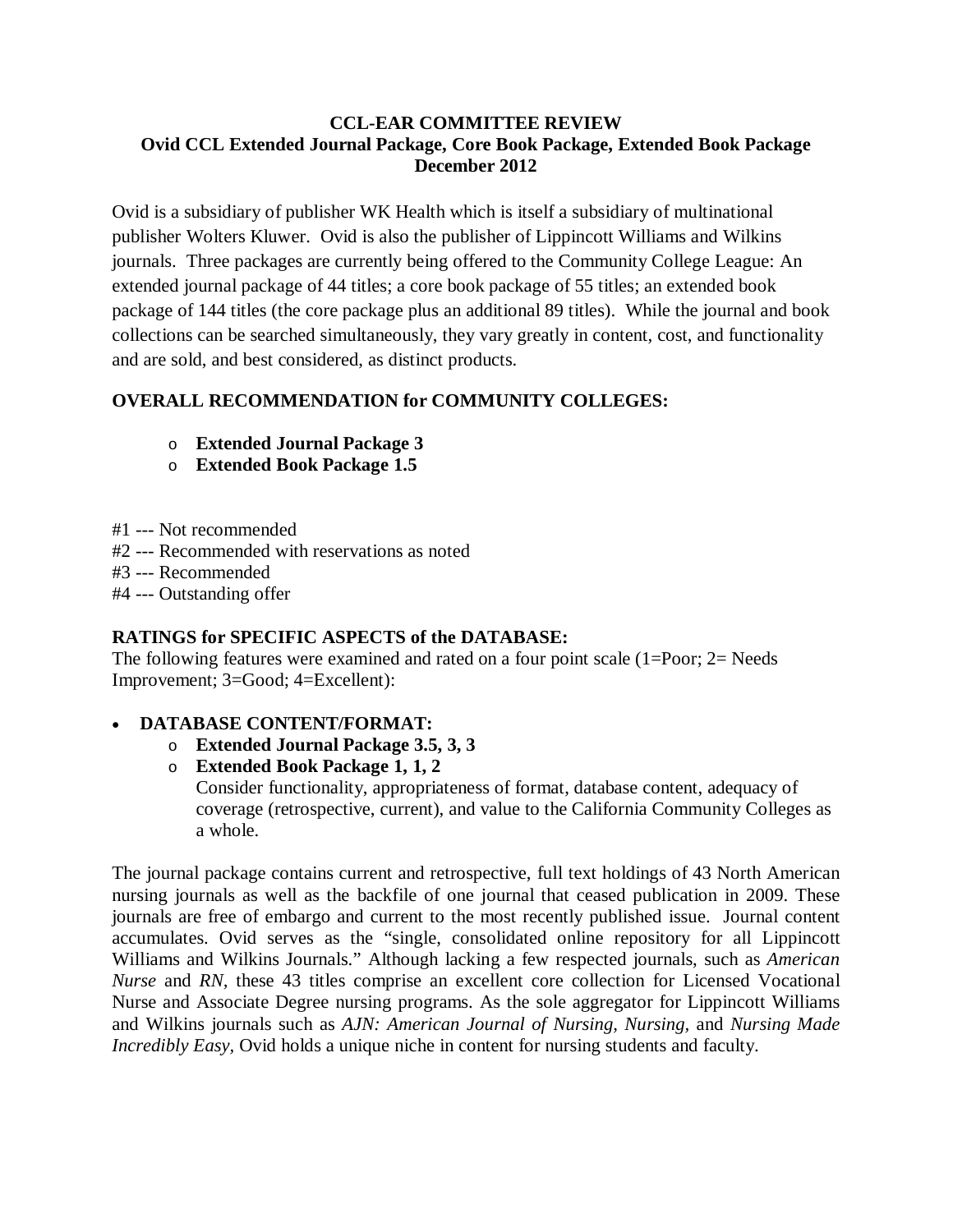The two book packages are comprised of clinical titles from the Lippincott, Williams  $\&$ Williams, and Springhouse catalogs. They are largely manuals and pocket guides and would not replace a student's textbooks or library core collection. Many of the titles are current, with copyrights from 2013 and 2012, but a few are copyrighted as early as 2000.

### • **SEARCH INTERFACE:**

- o **Extended Journal Package 2, 2, 2**
- o **Extended Book Package 2, 2, 2**

The Ovid search interface is difficult to master. The first challenge when searching is to select the appropriate collection (Figure 1). Selecting "All" results in retrieving content that is not available full text to CCL subscribers so, for the purpose of this review, demonstration searches were performed only in the **CCLC OVID Nursing Book Collection** and the **CCLC Ovid Nursing Full Text Journal Collection**. The **All Resources** menu cannot be modified by the database administrator, so the patron must know which collections the library subscribes to in order to restrict a search to content to which he has full access.

### **Figure 1. Selecting a file to search**

| <b>All Resources</b> |                                                            |  |  |  |  |  |  |
|----------------------|------------------------------------------------------------|--|--|--|--|--|--|
| All                  |                                                            |  |  |  |  |  |  |
|                      | ☑ Search CCLC Ovid Nursing Book Collection                 |  |  |  |  |  |  |
|                      | Search All Journal Citations & Abstracts Available on Ovid |  |  |  |  |  |  |
|                      | Search CCLC Ovid Nursing Full Text Journal Collection      |  |  |  |  |  |  |
|                      | Ovid Nursing Database 1946 to April Week 2 2012            |  |  |  |  |  |  |

**ion** is the quickest way to locate an article from a citation. Three additional modalities are available: **Basic** searches allow the patron to enter a statement in "ordinary English," a natural language search. **Advanced** can search a specified field (keyword, author, article or chapter title, journal title, or book title), and **Multifield** allows for a Boolean search that is limited to a specific field (such as subject, or full text). Under each search modality, a patron can limit his results to articles with abstracts, original articles, review articles, or daily update. **Figure 2. Search options**

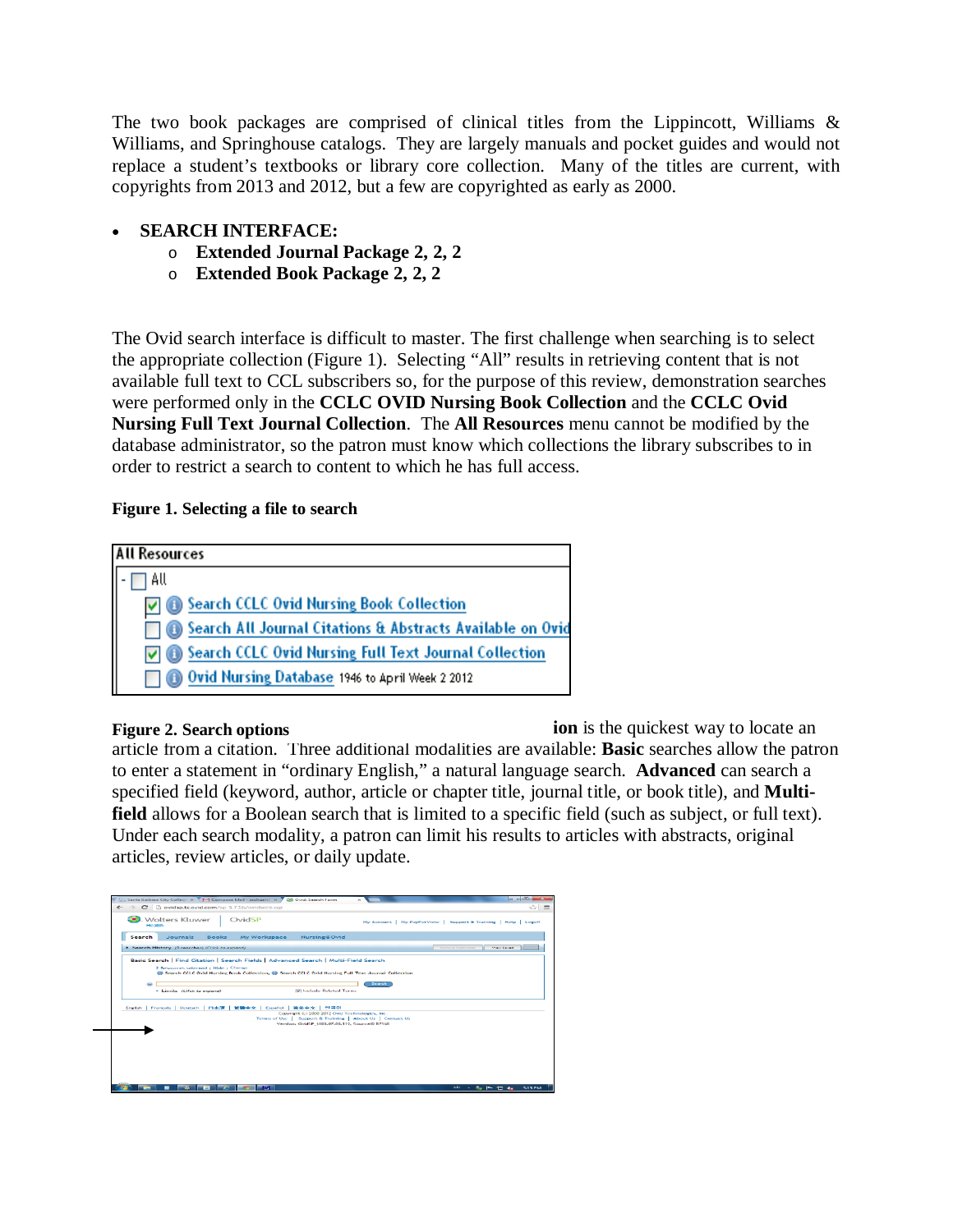The following Boolean search was attempted in the **Basic, Advanced**, and **Multi-field** modalities:

("cerebrovascular disease" or stroke) and early and (recognition or diagnosis or identification)

The results varied considerably with each (Figure 3). **Basic search** is a natural language search that defaults to include related terms (synonyms, antonyms, variants); **Advanced: keyword** searches text, byline text, book title, abstract, caption text); **Advanced: full text** searches content of publications as well.



| mouanty                                        |  |     |                                                                                                                                                             |  |         |             |
|------------------------------------------------|--|-----|-------------------------------------------------------------------------------------------------------------------------------------------------------------|--|---------|-------------|
| ▼ Search History (3 searches) (Click to close) |  |     |                                                                                                                                                             |  |         |             |
|                                                |  | # ▲ | <b>Searches</b>                                                                                                                                             |  | Results | Search Type |
|                                                |  |     | stroke early recognition (Including Limited Related Terms)                                                                                                  |  | 517     | Basic       |
|                                                |  | 2   | (("cerebrovascular disease" or stroke) and early and (recognition)<br>or diagnosis or identification)).mp. [mp=title, abstract, full text,<br>caption text] |  | 1168    | Advanced    |
|                                                |  | 3   | ((("cerebrovascular disease" or stroke) and early and<br>recognition) or diagnosis or identification).tw.                                                   |  | 16448   | Advanced    |

The default ranks the results by relevancy. This mix of journal and book chapters can be unwieldy. Fortunately, results may be further sorted by journal title, book title, or by book or journal subsets. Searches may be revised and limited by year, journal title, book title, book or journal subsets, publication types and additional features. For example, to eliminate articles that address stroke during pregnancy, first search for pregnancy then use the Boolean **not** to combine those results with an earlier search (Figure 4).

#### **Figure 4. Refining a search by combining search statements**

|   | (("cerebrovascular disease" or stroke) and early and<br>(recognition or diagnosis or identification)).tx. | 1776 | Advanced |
|---|-----------------------------------------------------------------------------------------------------------|------|----------|
| 4 | pregnancy or pregnant {Including Limited Related Terms}                                                   | 4339 | Basic    |
|   | $3$ not $4$                                                                                               | 1059 | Advanced |

The full content of an article can be viewed online by selecting the PDF

icon (Figure 5). References are accessed by selecting **Complete Reference**, but this data is not formatted to comply with APA or any other citation style.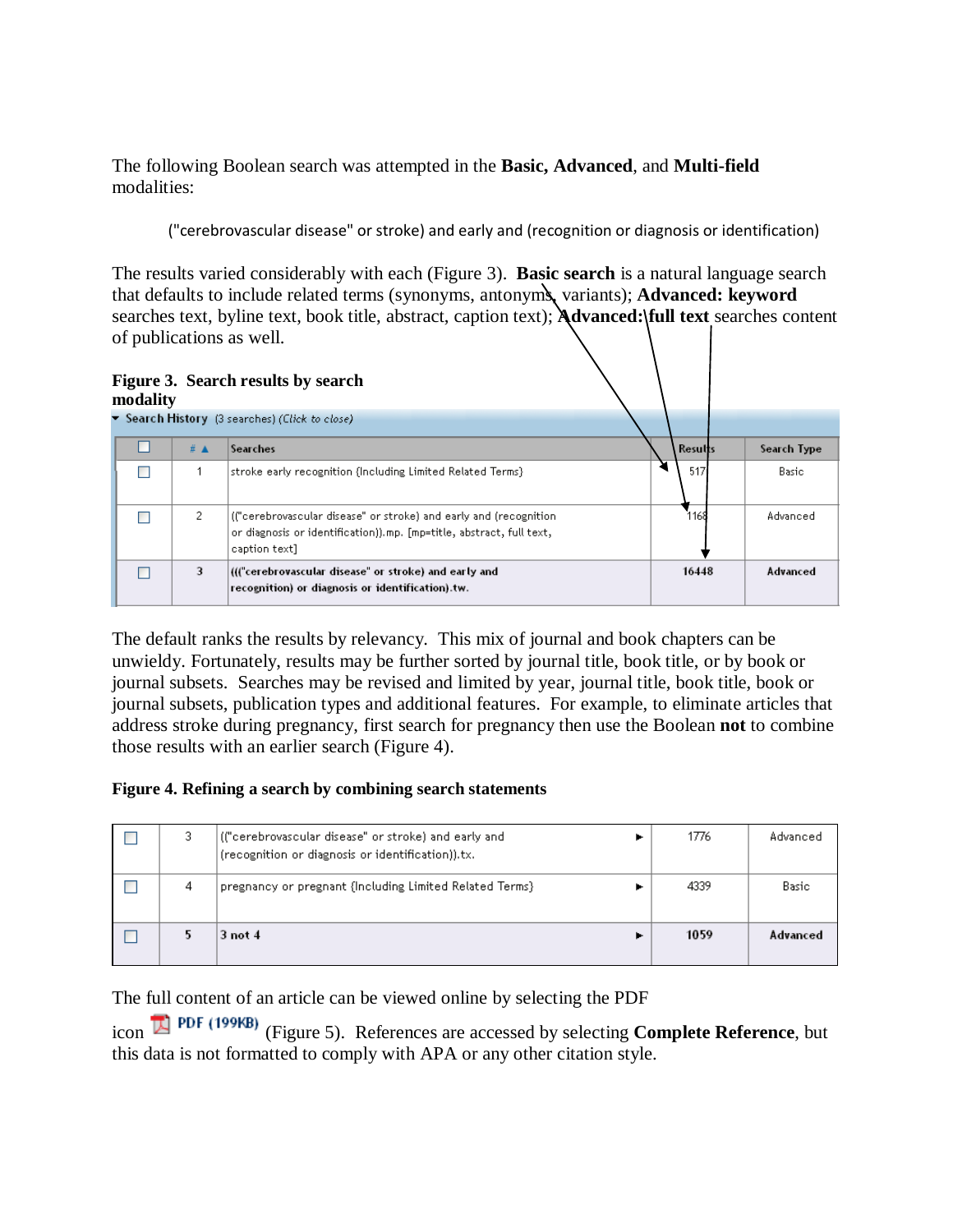

After selecting **Ovid Full Text,** an expanded tool bar permits emailing and saving the article (texts or images only). This toolbar also links to a stable URL, known as a "jumpstart," which may be emailed or posted to course management software. Additional authentication may be required to access these.

Book chapters may be read online. The text is a concise, informative entry, labeled as a chapter. Each entry contains a link, aptly labeled **Purchase Print Copy**, to the Wolters Kluwer Lippincott Williams & Wilkins eStore (Figure 6). Chapters may not be downloaded to a personal reader or mobile device but they may be printed. It's misleading to the patrons after a library has committed to the purchase of an online book collection, to be greeted with **Purchase Print Copy** on the entry of each record in the book title list. The **Purchase Print Copy** may be turned off by Ovid at the library's request.

#### **Figure 6. Book chapter**

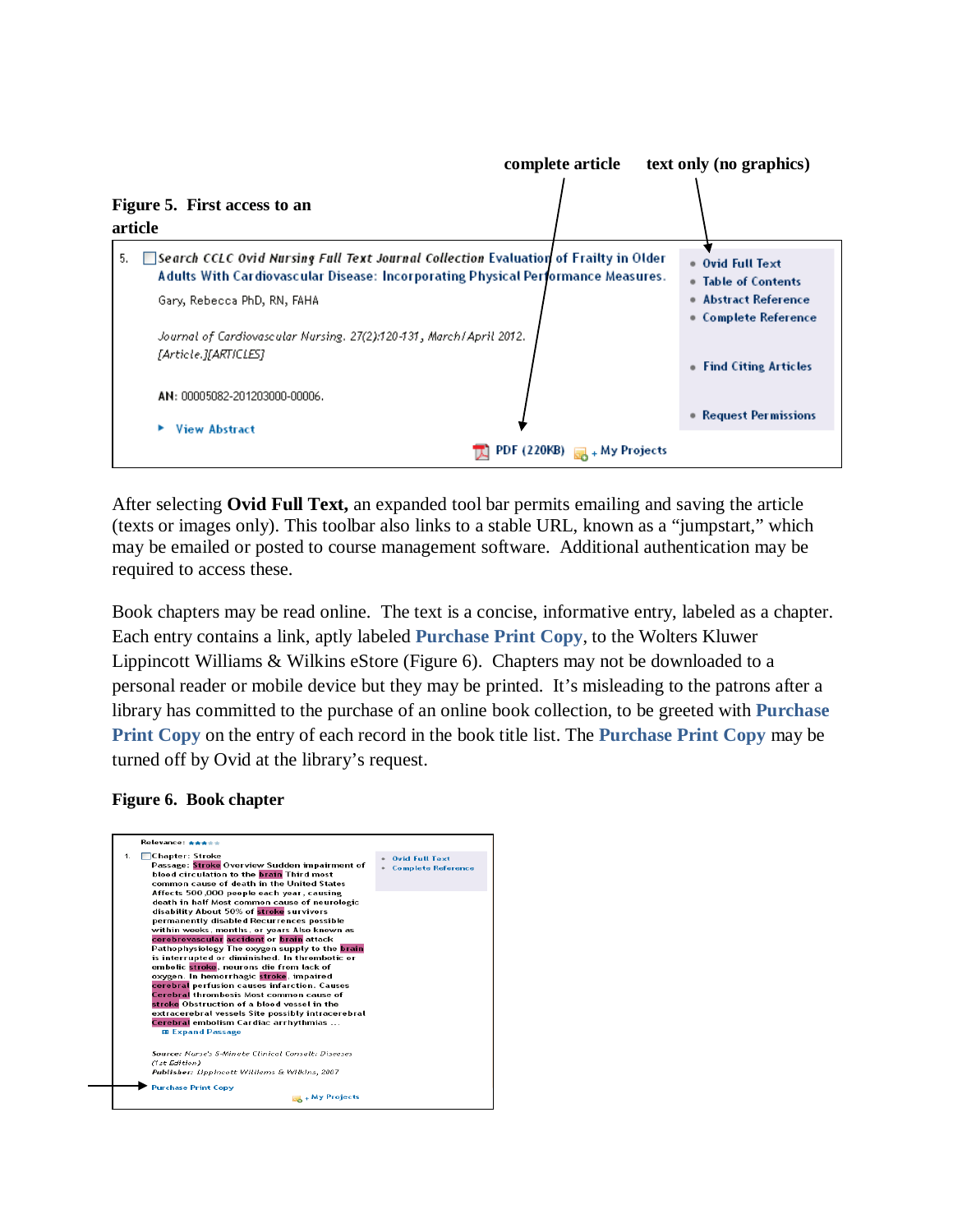## • **USER SUPPORT SERVICES: 3, 3, 3**

The Ovid website offers a diverse menu of help pages, online training and tutorials, RSS feeds, and occasional live webinars. Training and tutorials are available in English, Spanish, Italian and Chinese. In addition, OvidSP Resource Center [\(http://resourcecenter.ovid.com/site/resources/index\\_ovidsp.jsp\)](http://resourcecenter.ovid.com/site/resources/index_ovidsp.jsp) offers marketing materials such as handouts, Flash demos, etc. to help librarians teach students about using Ovid databases. There is an online user manual, links to training and an online knowledge base within the *Ovid* interface. The online user manual is context sensitive. A library can request an on-site training if necessary.

Technical support is available via email and telephone with a typical response time of one business day. When a call is received outside of business hours, it is routed to an open office in another time zone. Technical support is available on the weekend for emergencies only.

A newsletter called *Ovid C+T+S Update e-newsletter* alerts librarians to new content from Ovid and news about Ovid. The Ovid Database Update RSS feed (formerly the OVIDDBINFO-L Listserv) provides timely information about new databases, database updates, and database reloads.A copy of Ovid license agreement can be obtained from an Ovid sales representative. Statistics provided by Ovid, including usage reports for journals and databases are Counter Compliant.

- **COST:**
	- o **Extended Journal Package 2, 2, 2**
	- o **Extended Book Package 1, 1, 1**

Despite the fact that there are books as well as journals in the field of medicine and nursing, the price for *Ovid* is much higher than other products that contain mostly journals in the field. For some libraries, however, the need for that unparalleled content, could justify the cost.

## • **AVAILABILITY/ACCESSIBILITY OF SERVICE: 2, 2, 2**

According to Melanie Troupe, Sales Account Manager for California and Pacific Northwest, the Ovid interface is currently not ADA/Section 508 compliant and does not have a time frame for such compliance. Remote access is available through IP authentication and username/password. The vendor is interested in making Ovid accessible through smart phones and is currently conducting research about the mobile needs of its users.

If a library subscribes to Ovid*,* they can provide the content of Ovid through interlibrary loan. However, once a library cancels its subscription to Ovid, the library no longer has access to earlier content to which it subscribed. The exception would be the LWW journals in the CCLC collections. A library will have to contact their Ovid representative for those archival rights. A library may have perpetual access to some journals, but the library should confirm this with its Ovid representative.